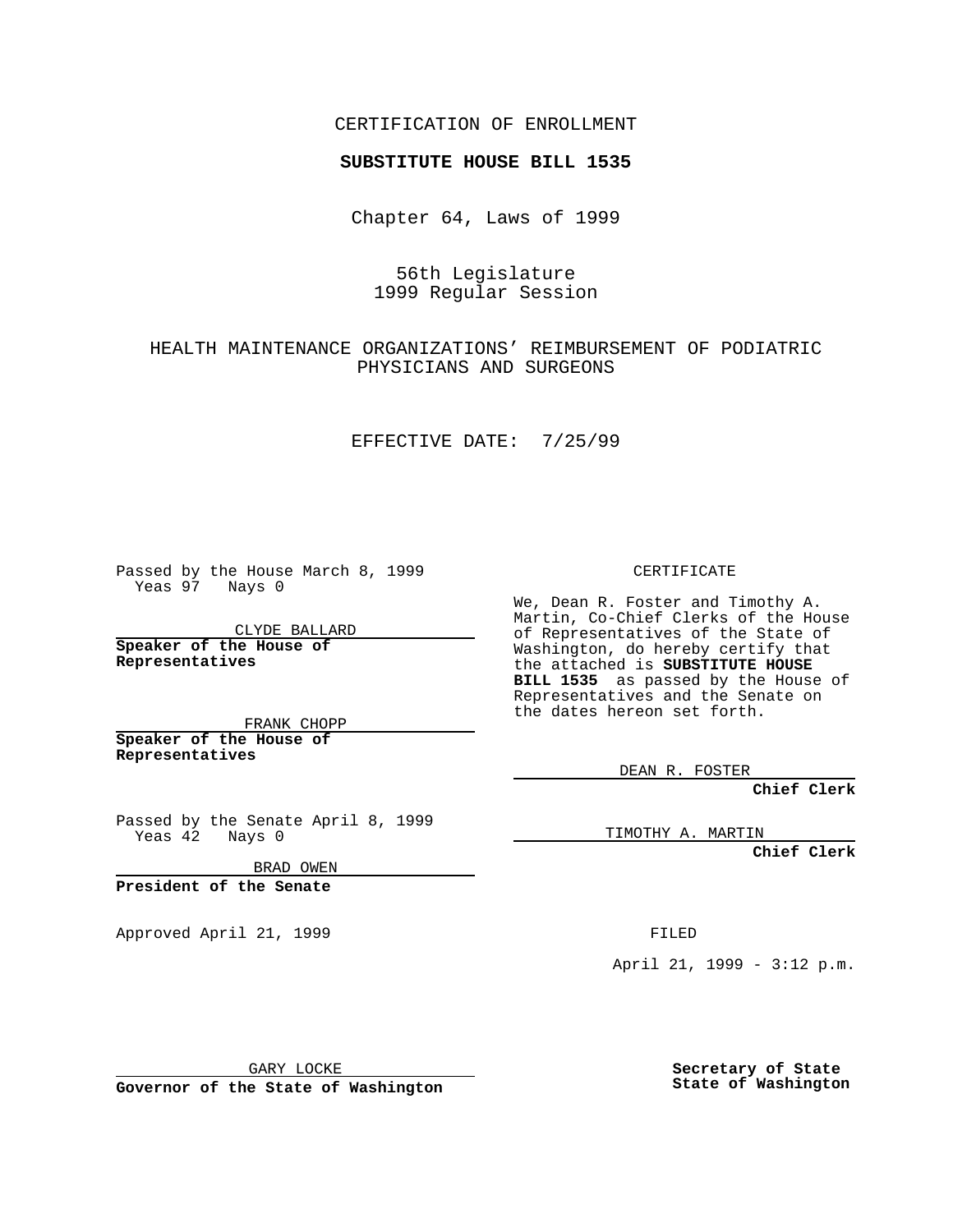## **SUBSTITUTE HOUSE BILL 1535** \_\_\_\_\_\_\_\_\_\_\_\_\_\_\_\_\_\_\_\_\_\_\_\_\_\_\_\_\_\_\_\_\_\_\_\_\_\_\_\_\_\_\_\_\_\_\_

\_\_\_\_\_\_\_\_\_\_\_\_\_\_\_\_\_\_\_\_\_\_\_\_\_\_\_\_\_\_\_\_\_\_\_\_\_\_\_\_\_\_\_\_\_\_\_

Passed Legislature - 1999 Regular Session

## **State of Washington 56th Legislature 1999 Regular Session**

**By** House Committee on Health Care (originally sponsored by Representatives Parlette, Cody, Schual-Berke, Romero, Ruderman, Esser, Hatfield, Boldt, Campbell, Pflug and Alexander)

Read first time 02/19/1999.

 AN ACT Relating to health maintenance organizations' reimbursement of podiatric physicians and surgeons; adding a new section to chapter 48.46 RCW; and creating a new section.

BE IT ENACTED BY THE LEGISLATURE OF THE STATE OF WASHINGTON:

 NEW SECTION. **Sec. 1.** A new section is added to chapter 48.46 RCW to read as follows:

 Except to the extent that a health maintenance organization contracts with a group medical practice which only treats that organization's patients, a health maintenance organization may not discriminate in the terms and conditions, including reimbursement, for the provision of foot care services between physicians and surgeons licensed under chapters 18.22, 18.57, and 18.71 RCW.

 NEW SECTION. **Sec. 2.** This act is intended to be procedural and not to impair the obligation of any existing contract.

 NEW SECTION. **Sec. 3.** If any provision of this act or its application to any person or circumstance is held invalid, the